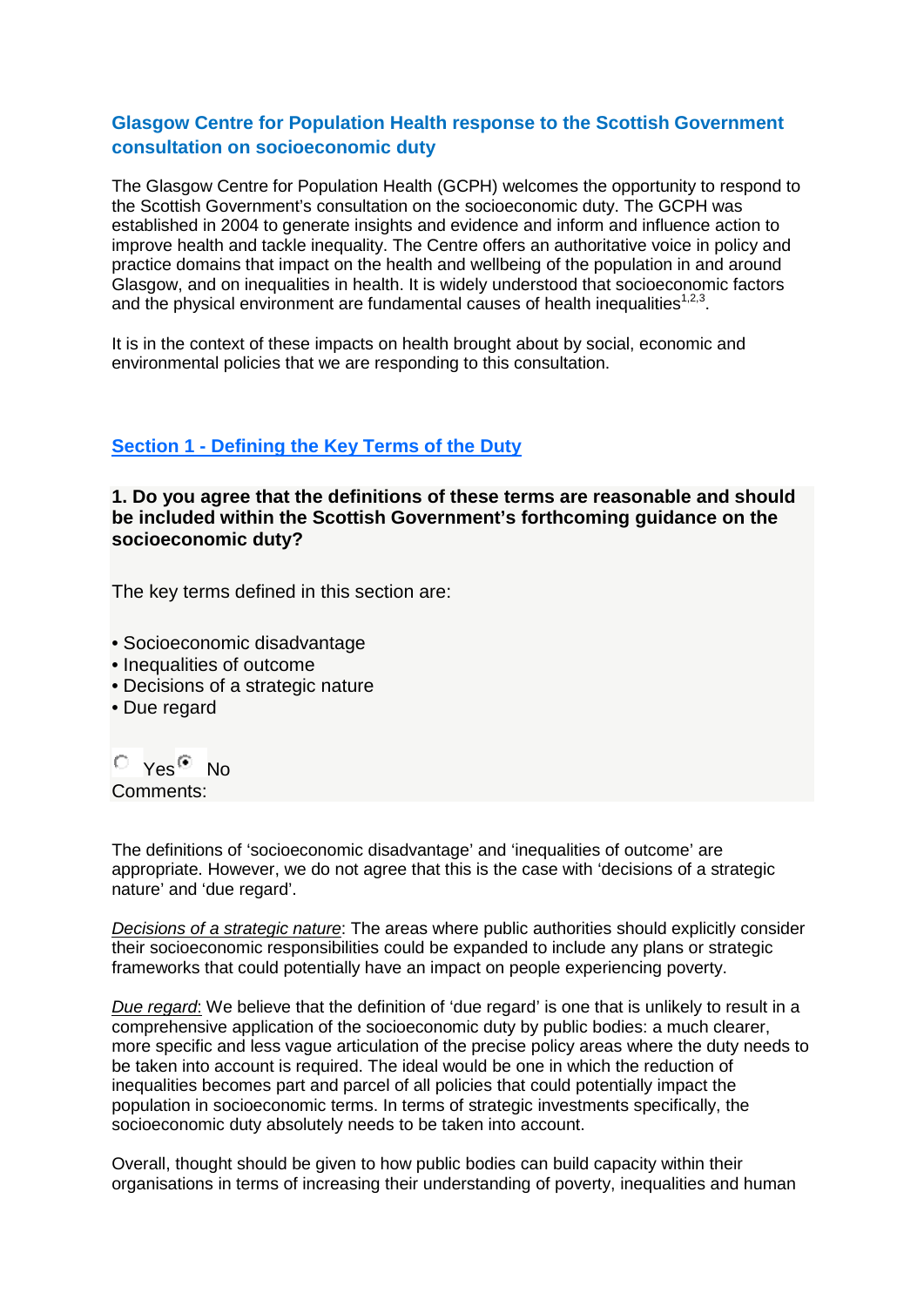rights. The Fairer Scotland Action Plan recommends that to ensure that public service delivery is respectful, person-centred and preserves the dignity of all people, preemployment and in-service training should include the importance of avoiding stigma and developing understanding of the challenges of living on a very low income<sup>4</sup>. We endorse this and suggest it should become routine for all staff in public bodies to receive regular training on inequalities and their impacts on citizens.

A useful resource is a comprehensive policy review of health inequalities, carried out in 2013, which suggests actions that are more likely to be effective in addressing the fundamental causes of inequalities. It argues that inequalities account for a significant element of the increasing demands on our public services because of a persisting cycle of deprivation and low aspiration and around 40% of our spending is currently accounted for by interventions that could have been avoided by prioritising a preventative approach<sup>5</sup>.

We would also recommend making links at local level with public or third sector organisations that can advise on these issues, with a view to setting up a steering group to ensure that the socioeconomic duty is fully understood by policy- and decision-makers.

## **Section 2 – [The Public Authorities covered by the Duty](https://consult.scotland.gov.uk/social-justice/the-socio-economic-duty/consultation/subpage.2017-07-13.3466010221/)**

**2A. Do you agree that the socioeconomic duty should apply to the Scottish public authorities named here?**

- Scottish Ministers [see below]
- Local Authorities
- NHS Health Scotland
- Integration Joint Boards
- Regional Health Boards
- The Scottish Police Authority
- Highlands and Islands Enterprise
- Scottish Enterprise

"Scottish Ministers" covers the following: The Scottish Government, Accountant in Bankruptcy; Disclosure Scotland; Education Scotland; Scottish Prison Service; Scottish Public Pensions Agency; Student Awards Agency for Scotland; Transport Scotland. The new Scottish Social Security Agency, once established, will also be subject to the duty.

 $\circ$  Yes<sup> $\circ$ </sup> No

If not, please specify which authority you do not think it should apply to and why?

We would question the reason for such a selective list and believe that it should be expanded, as per our response to question 2B.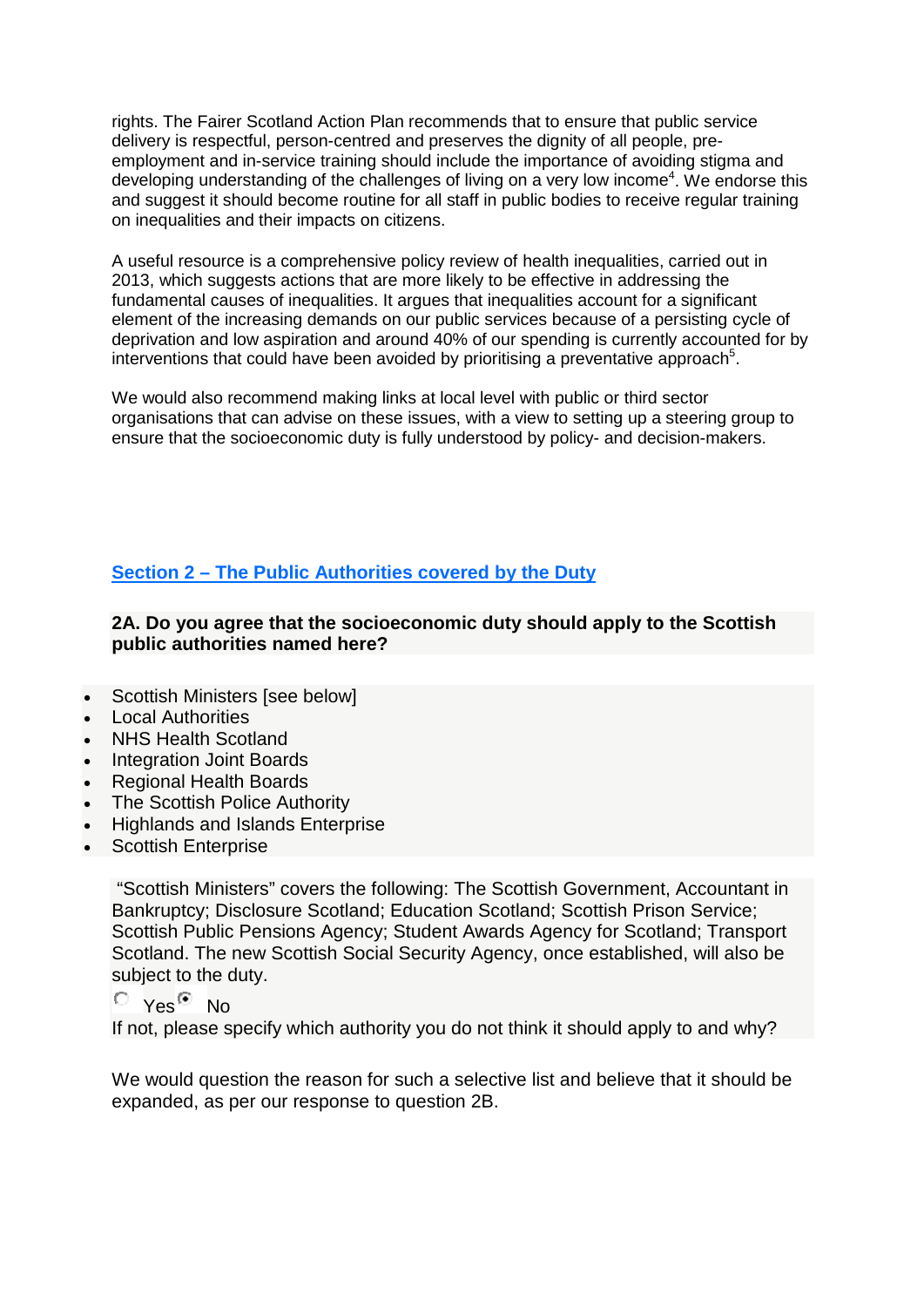### **2B. Do you think the duty should apply to any other public authorities, similar to those listed in the Equality Act 2010?**

## **The list of public authorities in the Act**

- a Minister of the Crown:
- a government department other than the Security Service, the Secret Intelligence Service or the Government Communications Head-quarters;
- a county council or district council in England;
- the Greater London Authority;
- a London borough council;
- the Common Council of the City of London in its capacity as a local authority;
- the Council of the Isles of Scilly;
- a Strategic Health Authority established under section 13 of the National Health Service Act 2006, or continued in existence by virtue of that section;
- a Primary Care Trust established under section 18 of that Act, or continued in existence by virtue of that section;
- a regional development agency established by the Regional Development Agencies Act 1998
- A police authority established for an area in England.

# $^{\circ}$  Yes<sup> $\circ$ </sup> No

If so, please name them and explain why you think the duty should apply.

In terms of the list of public authorities covered by the socioeconomic duty, we believe the duty should apply to all local authorities and public bodies, as listed on the SG website [http://www.gov.scot/Topics/Government/public-bodies/about/Bodies,](http://www.gov.scot/Topics/Government/public-bodies/about/Bodies) as well as quangos. Some current obvious omissions include NHS Scotland, special health boards, universities and colleges, the fire service, SEPA, among others. Any exceptions should be made explicit and explained. The Fairer Scotland Action Plan proposes that "the public sector is key to delivering a fairer Scotland and this new duty will help make sure that the sector takes full account of poverty and disadvantage when key decisions are being made". Indeed, if all of the commitments in the Fairer Scotland Action Plan are to be realised, we believe the best way to achieve this is by putting the socioeconomic duty into statute. It is also important to clarify the relevance of the duty with regard to devolved duties, if there is a potential wider impact on the devolved population. For example, can this duty be applied to UK agencies (e.g. DWP) that operate in Scotland?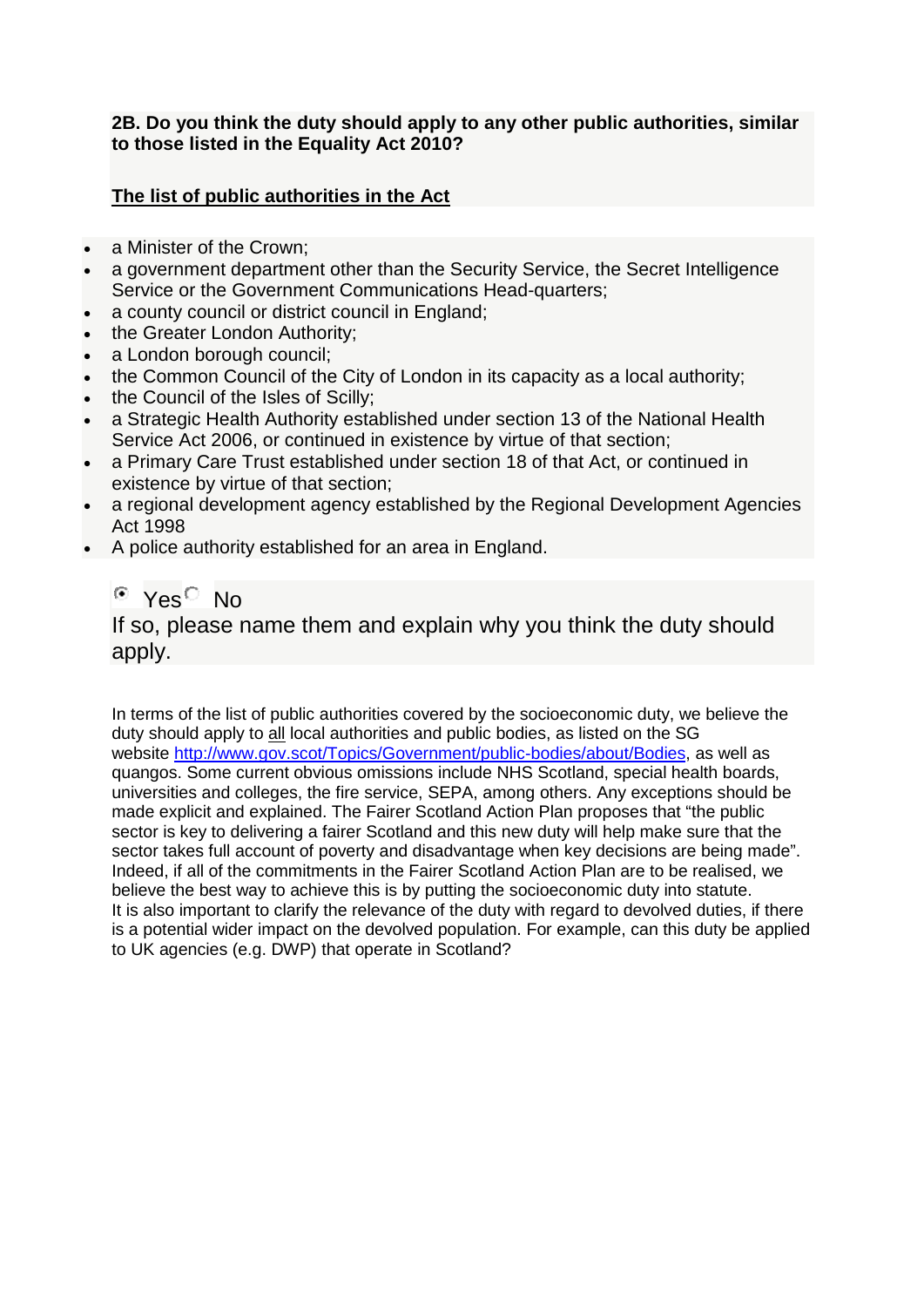### **Section 3 - [Meeting the Requirements of the Duty](https://consult.scotland.gov.uk/social-justice/the-socio-economic-duty/consultation/subpage.2017-07-14.7204316434/)**

**3A. Do you have any comments on the steps set out in SECTION 3?**

**3B. What other actions could public authorities take to demonstrate that they are meeting the duty?**

**3C. Could you offer suggestions as to how public authorities could improve budgetary analysis and reporting so as to take better account of inequalities related to socioeconomic disadvantage?**

**3D. Can you offer examples of how public authorities and others have made best use of the expertise of people with direct experience of poverty?**

**3E. What kind of guidance and support on meeting the duty would be most useful for public authorities?**

**3F. Do you have a view on whether public authorities should use existing monitoring frameworks to track whether the socioeconomic duty is making a difference to outcomes over the long term?**

**3A**. We agree that, as outlined in Step 2, public authorities need to be aware of the potential inequalities that should be addressed during strategic planning frameworks/decision-making. As an example, some of these may include local authority Single Outcome Agreements, and integrated joint boards' Children's Services Plans.

It will be important to incorporate an evidence-gathering role at this key stage in strategic planning to ensure that those ultimately responsible for adopting plans will have awareness of the expectations in terms of meeting the socioeconomic duty.

**3B**. *Demonstrating that they are meeting the duty*. If no existing framework is in place for monitoring how public authorities are adhering to the duty and the impacts on inequalities of actions taken, a new body needs to be established. Additionally, more clarity is needed on how authorities will assess the evidence (and what evidence is used) to demonstrate they are meeting the duty.

As stated, we believe that, for the Scottish Government to succeed in ensuring that no public policies or decisions impact negatively on disadvantaged areas or groups, then legislation is needed.

**3D**. Some examples of ways in which public bodies avail of the expertise of people with direct experience of poverty include:

• The Scottish Poverty Truth Commission brings together some of Scotland's key decisionmakers with those living in poverty to ensure that the voices of those with first-hand experience of poverty are heard and taken into account [\(http://povertytruthcommission.blogspot.co.uk/\)](http://povertytruthcommission.blogspot.co.uk/)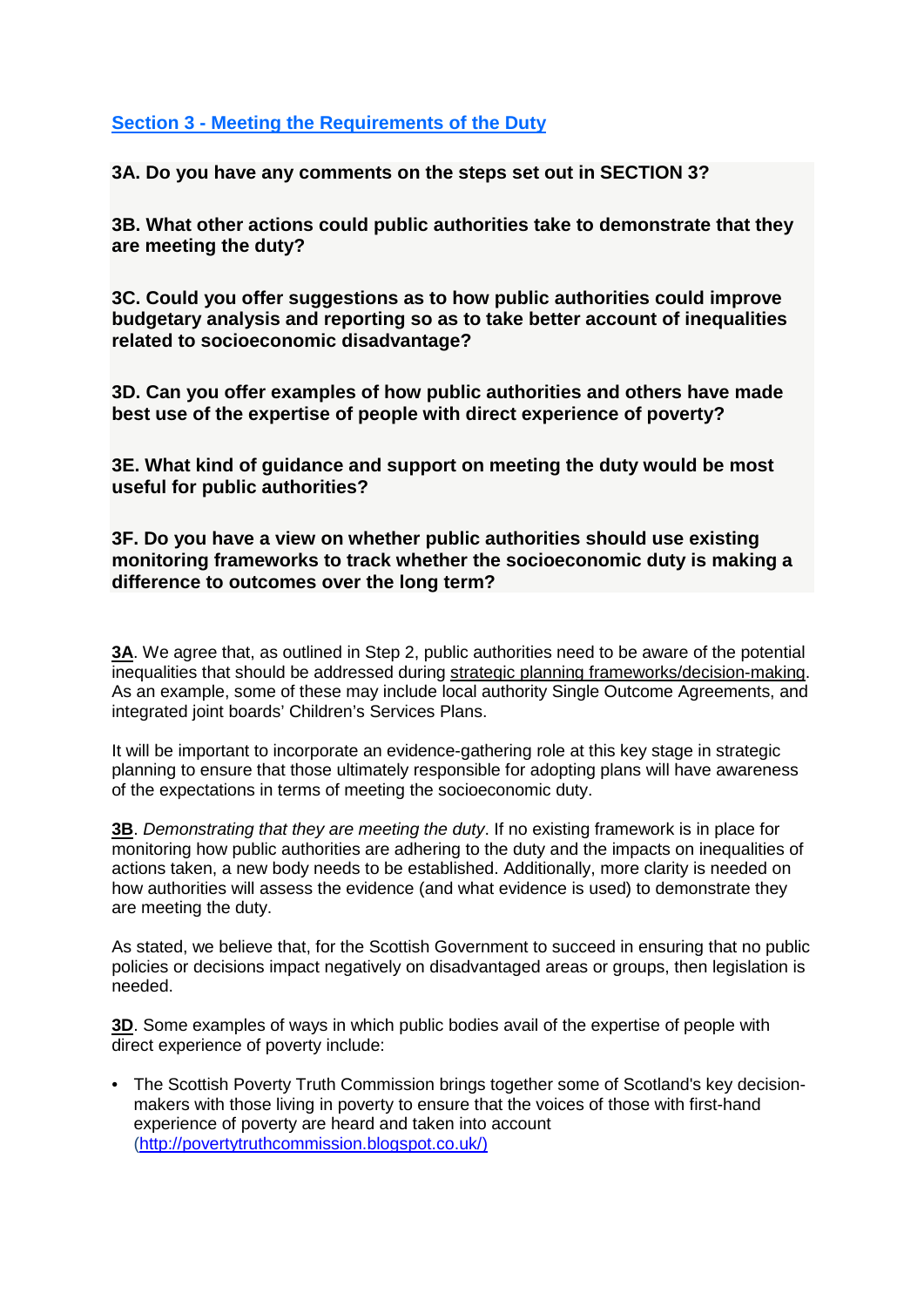- The Glasgow city Poverty Leadership Panel is a multi-disciplinary panel to co-ordinate action on poverty in the city [\(http://povertyleadershippanel.org.uk/actionplan\)](http://povertyleadershippanel.org.uk/actionplan). The associated action plan, renamed the People Make Glasgow Fairer Strategy, involves citizens with first-hand experience of living in poverty on a Community Activist Panel (CAP), who play a role in the production and decision-making processes of new services, and attend and participate in the PLP meetings, which are co-chaired by a CAP member along with the Council Leader.
- Renfrewshire Council's Tackling Poverty Commission was set up to assess the nature, causes and impact of child poverty in Renfrewshire, and make recommendations for the introduction of a strategic approach for the Community Planning Partnership [\(http://www.renfrewshire.gov.uk/tacklingpoverty\)](http://www.renfrewshire.gov.uk/tacklingpoverty). It includes action to narrow inequalities by "working in a way which is inclusive, effective and evidence-based" through involving people living in poverty in co-production and peer support. The recommendations, designed to be delivered in partnership, are outlined in the Tackling Poverty Programme (TPC) which was developed to deliver the Tackling Poverty Strategy and Action Plan. The TPC stretches across all the services within Renfrewshire Council.
- The Poverty Alliance carries out a range of community engagement activities with deprived communities and individuals to ensure they have their voices heard by policy-makers and service providers [\(http://www.povertyalliance.org/what\\_we\\_do/communities\)](http://www.povertyalliance.org/what_we_do/communities)

**3E.** As highlighted in Section 1, we suggest that 'due regard' needs to be clarified with regard to the precise policy areas where it should be taken into account.

We also suggest that public bodies identify sources of information and training on inequalities to build a clearer understanding of the need for adopting the socioeconomic duty and to ensure decision-makers are educated about the reasons for the existence of socioeconomic inequalities, conditions that can exacerbate and alleviate them, and the longer term outcomes that might arise for someone experiencing the lived realities of inequality. This could be through face-to-face awareness-raising sessions, in some cases in collaboration with local public or third sector sources such as the local Health and Social Care Partnerships, public health organisations or poverty groups. Alternatively, through webbased resources and written materials, for example, NHS Health Scotland has published an informative 'Inequality briefing' on the causes and nature of health inequalities and how to reduce them<sup>6</sup> and the National Institute for Health and Care Excellence published a local government briefing on health inequalities and population health<sup>7</sup>. This includes information on the benefits to local authorities of tackling health inequalities and a range of support tools for planning, review and scrutiny.

**3F.** Regarding the use of existing monitoring frameworks to track the success of the socioeconomic duty, we would suggest that more are needed, for example, monitoring frameworks don't currently exist for transport and infrastructure policy and it will be important that the monitoring framework for the City Deals in Scotland incorporates relevant aspects of inclusion, socioeconomic circumstances and inequalities.

In addition, existing monitoring frameworks do not by and large track the impacts of policies on inequalities or clearly monitor relevant measures of inequality to enable a clear understanding of whether inequalities are narrowing, widening or changing. In introducing the socioeconomic duty, it would make sense to also introduce a requirement for all public bodies to regularly (perhaps annually) report on and describe trends in inequalities pertinent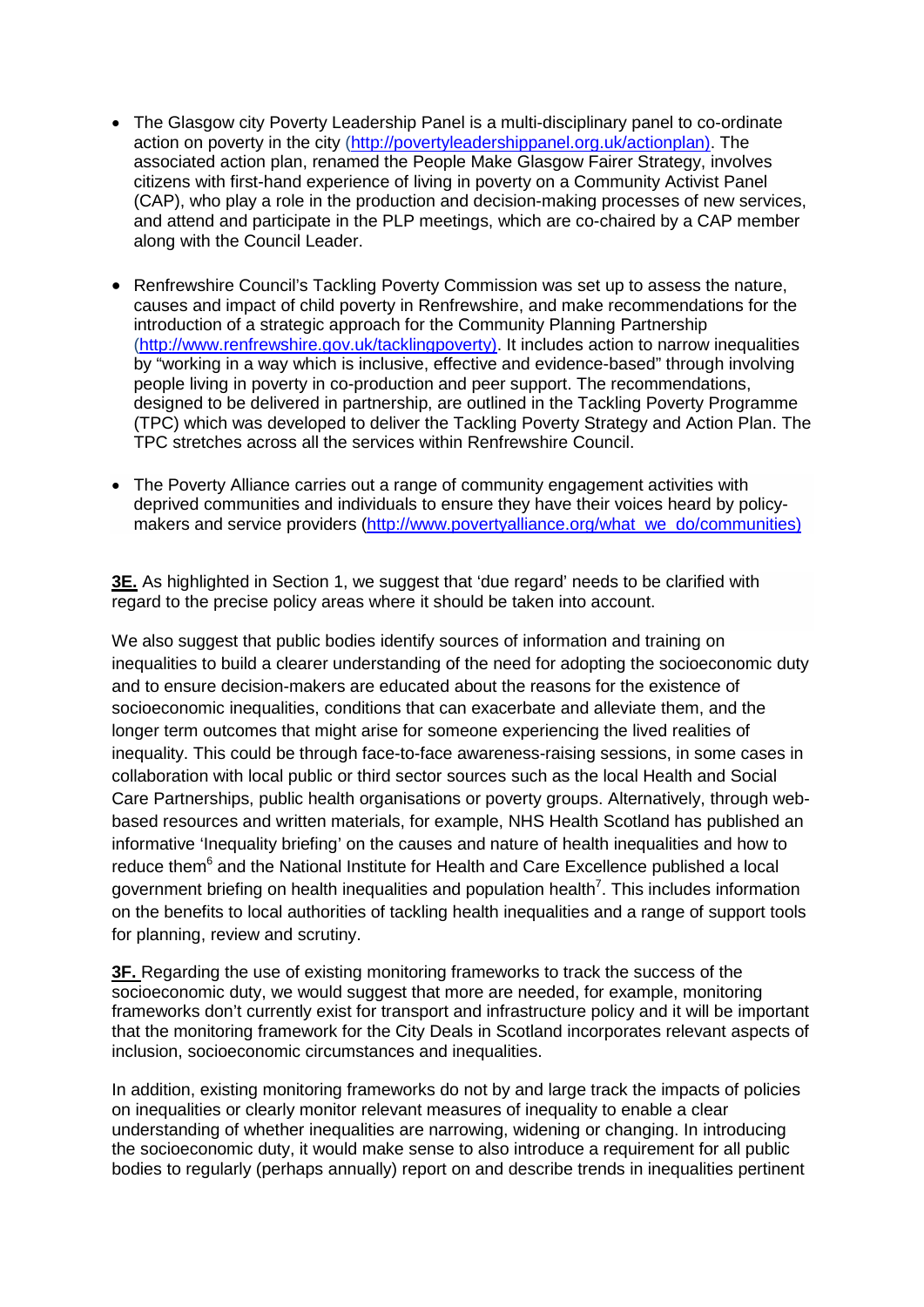to the issues dealt with and services they provide. Included in such reporting would be a description of how they are operating and providing services in ways that are designed to reduce inequality. It would also be appropriate for such reports to note existing inequalities and policies over which they have no control but which could impact on inequalities in the sector they work in e.g. taxation, welfare, minimum wage levels, etc. In this way, public bodies can provide evidence that 'due regard' has been given to inequalities of outcome when making decisions of a strategic nature. If public bodies currently have mechanisms in place to record how they make strategic decisions, then the burden of demonstrating due regard to the socioeconomic duty should not be too onerous.

Consistency of reporting formats and content would be important but such a monitoring framework should allow some flexibility to allow locally relevant issues to be exposed e.g. access to services in remote and rural areas, transport costs, etc. All reporting should be provided in an accessible format on an open access basis.

### **Section 4 - [Links between this and other Duties](https://consult.scotland.gov.uk/social-justice/the-socio-economic-duty/consultation/subpage.2017-07-14.5129028207/)**

**4A. Once the socioeconomic duty is introduced, the Scottish Government is keen for public authorities to look strategically across all planning processes in place to maximise their impact.**

What could public authorities and the Scottish Government do to make sure that the links between the different duties are managed effectively within organisations?

We agree that a strategic co-ordinated approach to planning is necessary to ensure complementarity and connectivity of decision-making. Additionally, public bodies should undertake a monitoring and reporting role to evidence this.

- Reporting to an independent agency which would oversee and monitor actions could help to ensure that links are made across a range of strategies/decisions, for example the new Scottish Poverty and Inequality Commission or Oxfam.
- In general, it would be useful for the Scottish Government to compare what is being suggested in the socioeconomic duty with poverty-proofing campaigns being championed by organisations such as Oxfam Scotland [\(http://www.oxfam.org.uk/get](http://www.oxfam.org.uk/get-involved/campaign-with-us/)[involved/campaign-with-us/\)](http://www.oxfam.org.uk/get-involved/campaign-with-us/) and the Poverty Alliance [\(http://www.povertyalliance.org/policy\\_campaigns\)](http://www.povertyalliance.org/policy_campaigns).

### **4B. Can you offer examples of good practice in taking an integrated approach to issues such as poverty, equality, and human rights?**

Health inequalities arise from inequalities within and between societies and are determined by social and economic conditions and their effects on people's lives, as well as demographic change, climate change, urbanisation and globalisation<sup>8</sup>.

The World Health Organization (WHO) framework for ensuring action on inequalities, Health in All Policies, is an approach to public policies across sectors that systematically takes into account the health implications of decisions, seeks synergies, and avoids harmful health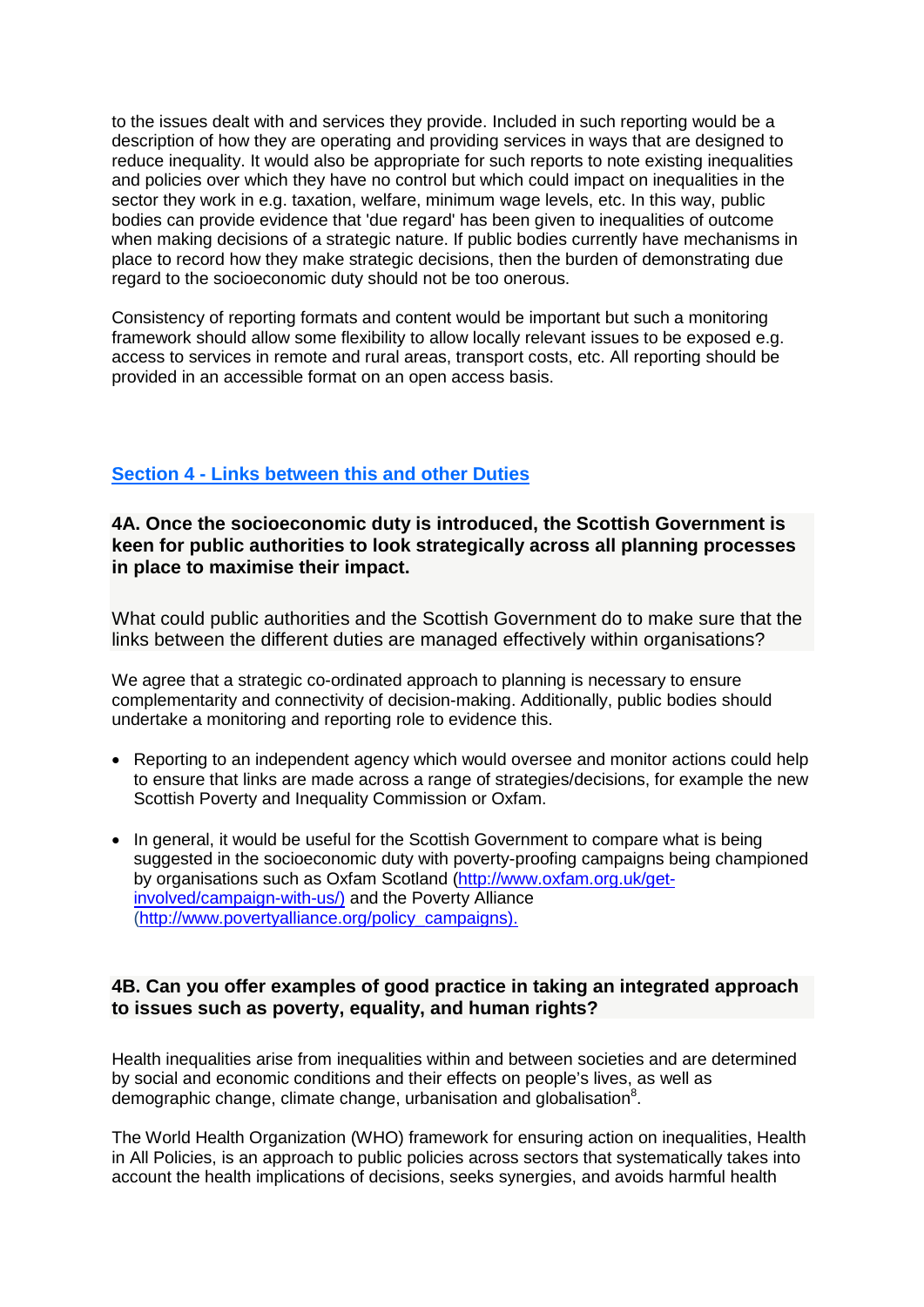impacts in order to improve population health and health equity<sup>9</sup>. 'Health in all policies' suggests approaches to integrate action on poverty, inequality and human rights across all areas of public policy, such as:

- Commit to health and health equity as a political priority by adopting the principles of Health in All Policies and taking action on the social determinants of health.
- Ensure effective structures, processes and resources that enable implementation of the Health in All Policies approach across governments at all levels and between governments.
- Strengthen the capacity of Ministries of Health to engage other sectors of government through leadership, partnership, advocacy and mediation to achieve improved health outcomes.
- Build institutional capacity and skills that enable the implementation of Health in All Policies and provide evidence on the determinants of health and inequity and on effective responses.
- Adopt transparent audit and accountability mechanisms for health and equity impacts that build trust across government and between governments and their people.
- Establish conflict of interest measures that include effective safeguards to protect policies from distortion by commercial and vested interests and influence.
- Include communities, social movements and civil society in the development, implementation and monitoring of Health in All Policies, building health literacy in the population.